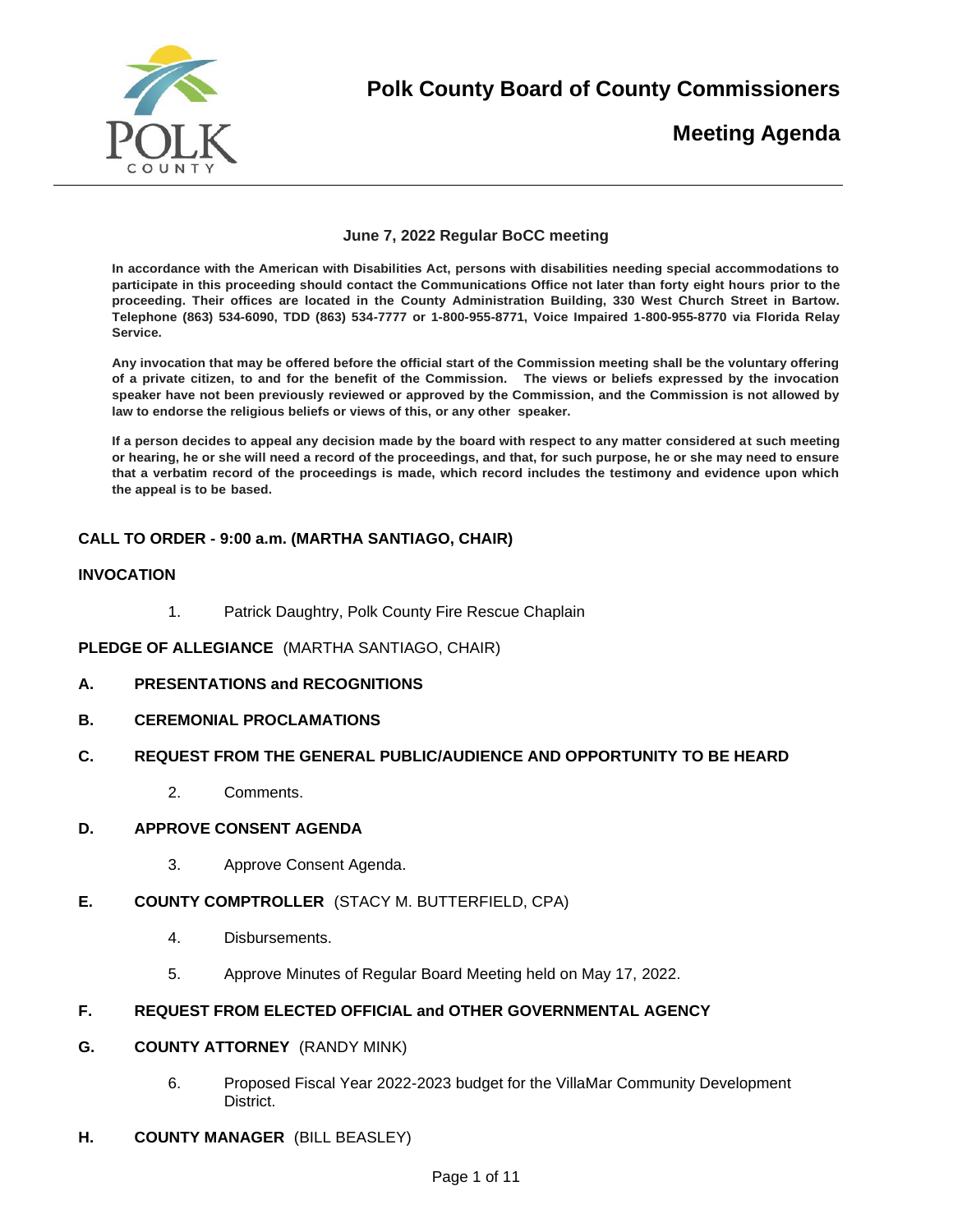- 7. Approve Amendment No. 1 to the Emergency Rental Assistance Subaward Agreement with The Agricultural and Labor Program, Incorporated. (\$2,970,000 one-time expense)
- 8. Approve the Emergency Rental Assistance Subaward Agreement with The Salvation Army, A Georgia Corporation, for The Salvation Army of Winter Haven, FL. (\$1,100,000 one-time expense)
- 9. Approve piggyback agreement for aboveground fuel and fluid storage with related hardware, software and services with PureGreen Equipment Services, LLC (dba Blue1 Energy Equipment), a wholly owned subsidiary of Titan Chemical Transfer Solutions, LLC. (\$363,493 one-time expense)
- 10. Approve a CIP Amendment and budget transfer to the N. Galloway Road at Sleepy Hill Road Roundabout Intersection Improvement Project. (\$753,365 one-time transfer)
- 11. Approve an agreement with Kimley-Horn and Associates, Inc. to provide professional engineering services for Thompson Nursery Road. (\$5,088,870.83)
- 12. Approve the Fifth Amendment to the Residential Solid Waste and Recyclable Materials Collection Franchise Agreement with Fomento de Construcciones y Contratas, S.A. (FCC).
- 13. Approve the Waste & Recycling solid waste truck rental agreement with RDK Assets. (\$206,050 estimated recurring annual expense)
- 14. Approve the Waste & Recycling agreement with GFL Solid Waste Southeast. (\$756,000 estimated recurring annual expense)

## **I. COMMISSIONER DISTRICT 1** (GEORGE LINDSEY)

15. Commissioner Lindsey Comments.

## **J. COMMISSIONER DISTRICT 2** (RICK WILSON)

16. Commissioner Wilson Comments.

## **K. COMMISSIONER DISTRICT 3** (BILL BRASWELL)

17. Commissioner Braswell Comments.

## **L. COMMISSIONER DISTRICT 5** (NEIL COMBEE)

- 18. Commissioner Combee Comments.
- **M. COMMISSIONER DISTRICT 4** (MARTHA SANTIAGO, CHAIR)
	- 19. Chair Santiago Comments.

## **N. LAY BOARD APPOINTMENTS**

**O. PUBLIC HEARINGS**

\* County Attorney opening comments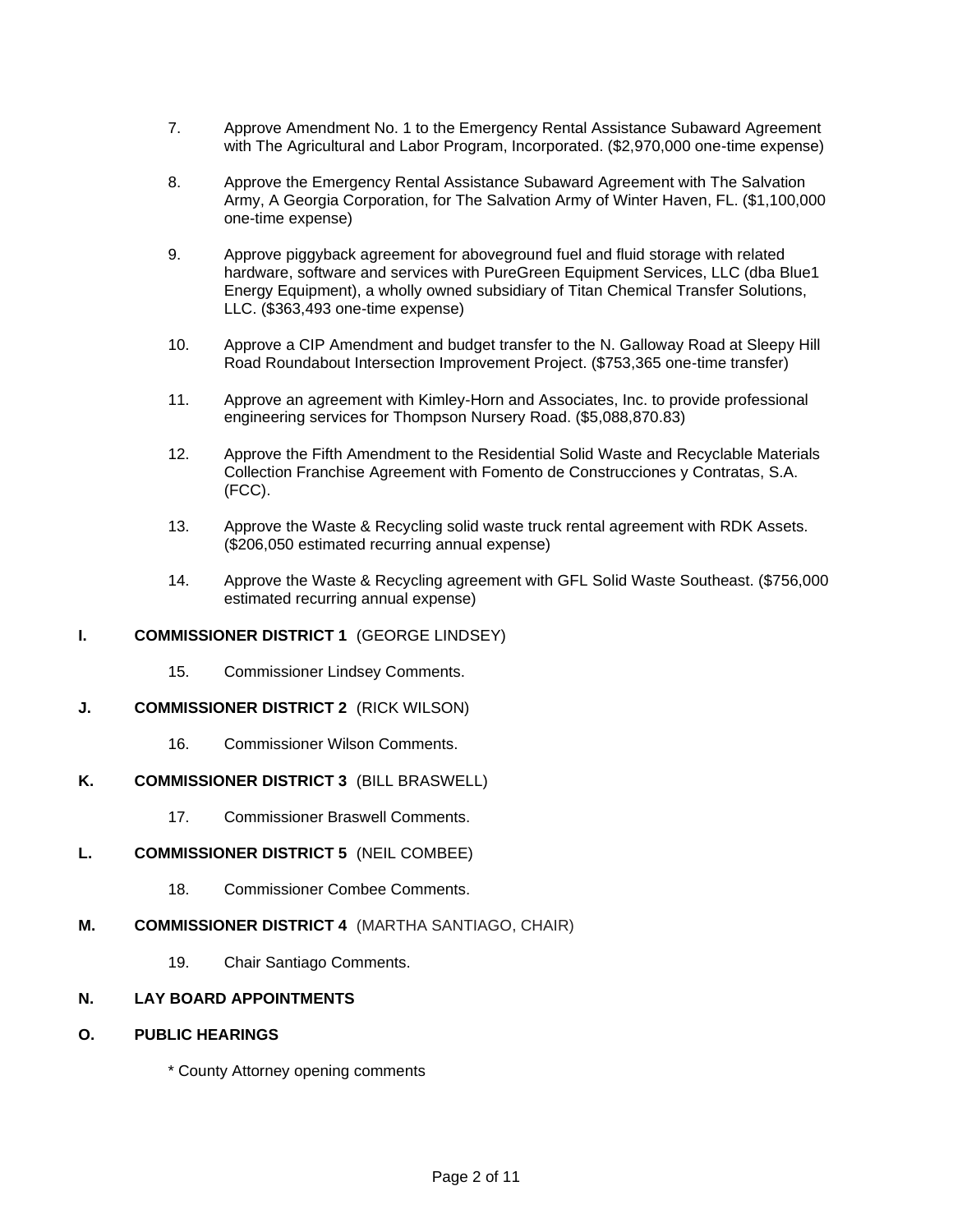- 20. Public Hearing to consider adoption of a Resolution to vacate a platted and unmaintained alley along with platted utility easements adjacent to said alley as shown on the Map of Cowdery Subdivision. Also accept a Drainage Easement from SDET Investments, LLC.
- 21. Public Hearing (LDWA-2021-33 Wing Access Waiver) (Adoption Hearing) to consider an applicant-initiated request seeking a waiver to Section 705 of the Land Development Code (LDC).
- 22. Public Hearing (LDCT-2021-19 Logistics Storage Yard) (Adoption Hearing) an applicantinitiated ordinance amending the Land Development Code to modify the conditional use criteria in Section 303 for Salvage Yards.
- 23. Public Hearing (LDCD-2022-1 County Line and Drane Field District Change) (Adoption Hearing) to consider a Sub-District Map change from Business Park Center-1 (BPC-1) to Business Park Center-2 (BPC-2) in the Urban Growth Area (UGA) on +/- 16.50 acres.
- 24. Public Hearing (LDCPAS-2022-5 County Line and Drane Field Road CPA) (Adoption Hearing) to consider the adoption of a Small-Scale Comprehensive Plan Amendment (CPA) to change the Future Land Use designation on 16.50 +/- acres from Agricultural/Residential-Rural (A/RR) in the Rural Development Area (RDA) to Business Park Center (BPC) in the Urban Growth Area (UGA).
- 25. Public Hearing (LDCPAL 2021-19 Brentwood CPA) (Adoption Hearing) to consider the adoption of a Large-Scale Comprehensive Plan Amendment to change the Future Land Use designation from Employment Center-X (ECX) and Residential Medium-X (RMX) to Residential High-X (RHX) in the Transit Supportive Development Area (TSDA) in the North Ridge Selected Area Plan (SAP).
- 26. Public Hearing (LDCPAS-2022-4 3rd Day Shalom Church CPA) (Adoption Hearing) to consider the adoption of a Small-Scale Comprehensive Plan Amendment (CPA) to change the Future Land Use designation on 1.77 +/- acres from Development of Regional Impact (DRI) to Institutional (INST) in the Utility Enclave Area (UEA).
- 27. Public Hearing (LDCPAS-2022-6 Church of God the Bible Way CPA) (Adoption Hearing) to consider the adoption of a Small-Scale Comprehensive Plan Amendment (CPA) to change the Future Land Use designation on 5.52 +/- acres from Residential Medium (RM) to Institutional (INST) in the Urban Growth Area (UGA).
- 28. Public Hearing (LDCU-2022-4 Lake Buffum Boat Ramp) to consider Conditional Use approval to expand hours of operation to 24 hours a day for a public boat ramp on the west side of Lake Buffum.
- 29. Public Hearing (LDCPAS-2022-7 South Lakes RH CPA) (Adoption Hearing) to consider the adoption of a Small-Scale Comprehensive Plan Amendment (CPA) to change the Future Land Use designation on 41.24 +/- acres from Residential Low (RL) to Residential High (RH) in the Urban Growth Area (UGA) in ImperiaLakes.
- 30. Public Hearing (LDCPAS-2022-8 South Lakes RM CPA) (Adoption Hearing) to consider the adoption of a Small-Scale Comprehensive Plan Amendment (CPA) to change the Future Land Use designation on 21 +/- acres from Residential Low (RL) and Development of Regional Impact ImperiaLakes (DRI) to Residential Medium (Rm) in the Urban Growth Area (UGA) in ImperiaLakes.

## **P. CONSENT AGENDA ITEMS**

COMMISSIONER DISTRICT 1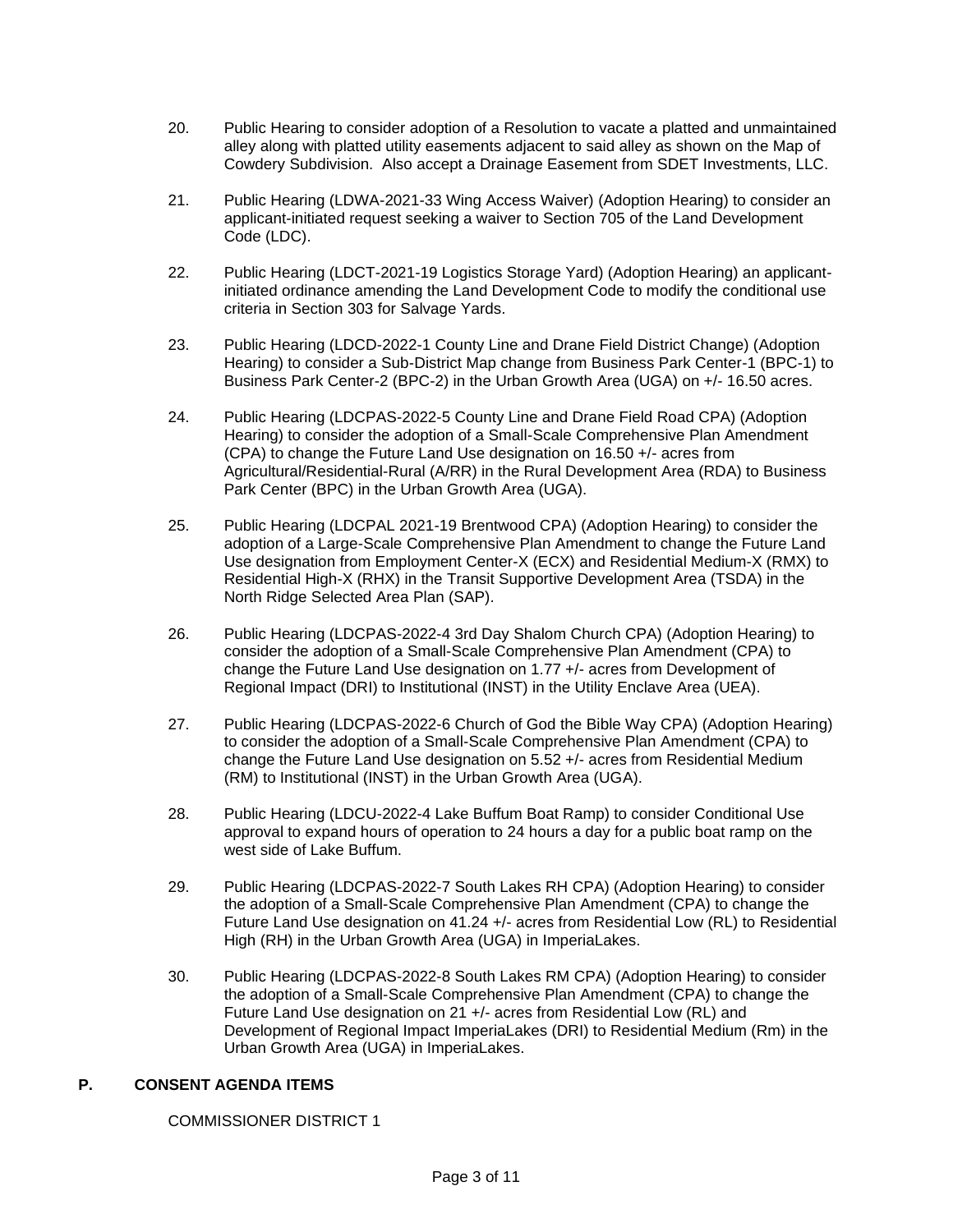## COMMISSIONER DISTRICT 2

COMMISSIONER DISTRICT 3

COMMISSIONER DISTRICT 4

COMMISSIONER DISTRICT 5

COUNTY COMPTROLLER

- 31. Removal of equipment from inventory as listed on Blanket Removal Form 2148.
- 32. Proposed Fiscal Year 2022-2023 budgets for the Eagle Hammock, Forest Lake, Hammock Reserve, Lake Deer, Lawson Dunes and Lucerne Park Community Development Districts.
- 33. Accept list of Lands Available from Tax Deed Sale on May 19, 2022.
- 34. Resolution providing for the division of proceeds of the six (6) cent Local Option Gas Tax beginning on September 1, 2022.

#### COUNTY MANAGER

- 35. Approve a Second Amended and Restated Implementation Agreement for the Southeast Wellfield Lower Floridan Aquifer project, a Polk Regional Water Cooperative approved water project.
- 36. Approve a Second Amended and Restated Implementation Agreement for the West Polk Lower Floridan Aquifer Wellfield project, a Polk Regional Water Cooperative approved water project.

## ECONOMIC DEVELOPMENT

TOURISM/SPORTS MARKETING

OFFICE OF PLANNING & DEVELOPMENT

- 37. SET HEARING (LDCDD-2022-4 Hartford Terrace CDD) to consider the adoption of an applicant-initiated ordinance to establish a new Community Development District (CDD) in the unincorporated area of the county. (Suggested hearing date is June 21, 2022 at 9:30 a.m. or immediately following the Regular Agenda)
- 38. SET HEARING (LDCDD-2022-5 Sandmine Road CDD expansion) to consider the adoption of an applicant-initiated ordinance to expand the boundary of an existing Community Development District (CDD) in the unincorporated area of the county. (Suggested hearing date is June 21, 2022 at 9:30 a.m. or immediately following the Regular Agenda)
- 39. SET HEARING (LDCDD-2022-6 Astonia CDD 2nd expansion) to consider the adoption of an applicant-initiated ordinance to expand the boundary of an existing Community Development District (CDD) in the unincorporated area of the county. (Suggested hearing date is June 21, 2022 at 9:30 a.m. or immediately following the Regular Agenda)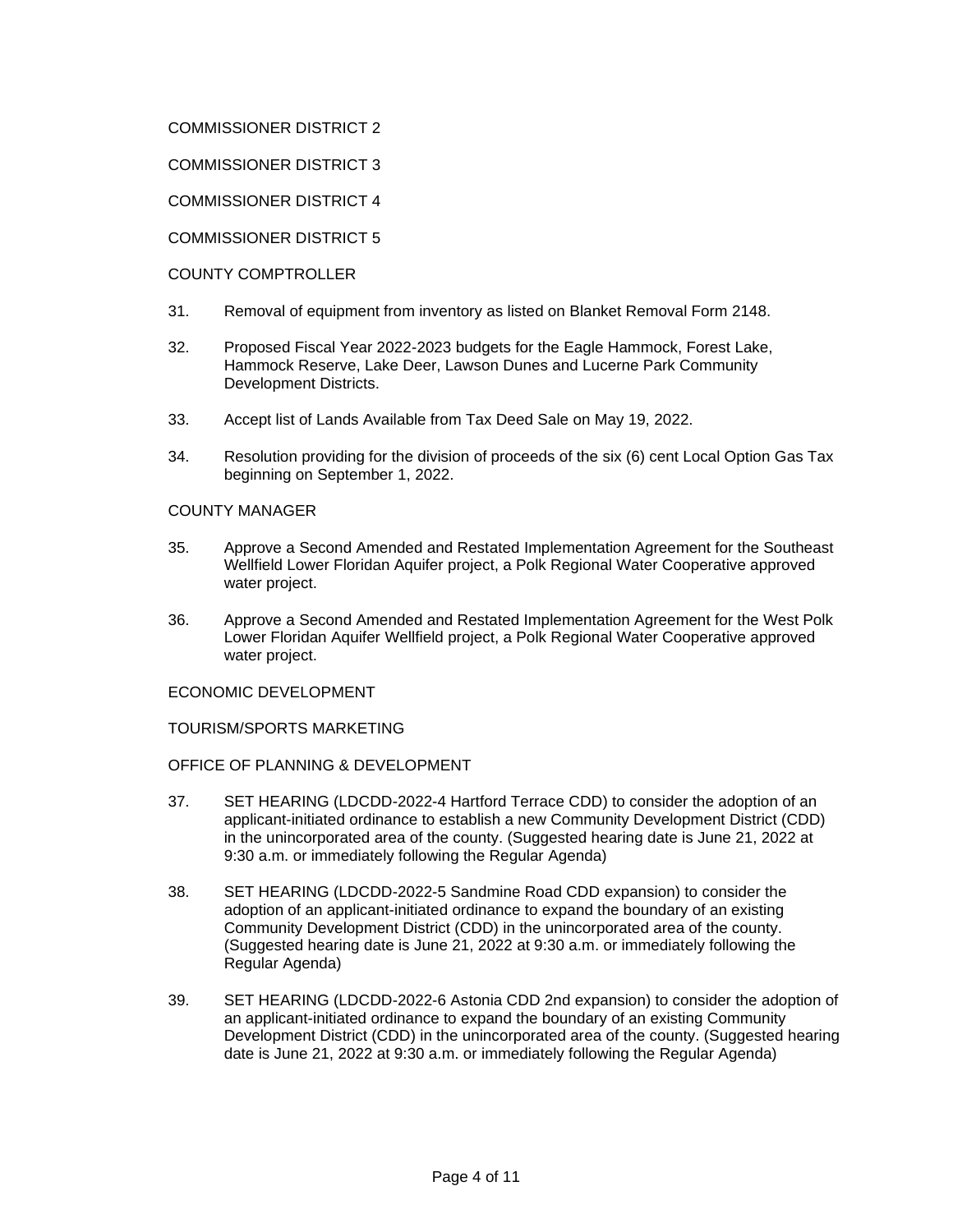- 40. SET HEARING (LDCPAL-2021-26 North Ridge ECX Text Amendment) to consider the adoption of a Large-Scale Comprehensive Plan Amendment to amend the North Ridge Selected Area Plan (SAP) related to residential allowances in the Employment Center-X (ECX) Future Land Use designation. (Suggested hearing dates are June 21, 2022 at 9:30 a.m. or immediately following the Regular Agenda and September 6, 2022 at 9:30 a.m. or immediately following the Regular Agenda)
- 41. SET HEARING (LDCT-2021-23 North Ridge SAP LDC ECX Text Amendment) for an applicant-initiated ordinance amending the residential limitations in the Employment Center-X (ECX) Future Land Use designation in Chapter 4 of the North Ridge Selected Area Plan (SAP). (Suggested hearing dates are June 21, 2022 at 9:30 a.m. or immediately following the Regular Agenda and September 6, 2022 at 9:30 a.m. or immediately following the Regular Agenda)
- 42. SET HEARING (LDPD-2022-4 Auburn Creek PD De Novo Hearing) to consider an appeal to the Planning Commission's decision to deny LDPD-2022-4. (Suggested hearing date is June 21, 2022 at 9:30 a.m. or immediately following the Regular Agenda)
- 43. Approve Bereah Heights plat for Conditional Approval. (No fiscal impact)
- 44. Approve Saddle Creek Preserve Phase 2 plat for Conditional Approval. (No fiscal impact)
- 45. Approve Providence N-25 plat for Conditional Approval. (No fiscal impact)
- 46. Approve the release of a surety in the form of Performance Bond No. ES00009302 in the amount of \$2,350,536.21 for Windsor Island Resort Ph 2A. (No fiscal impact)
- 47. Accept Windsor Island Resort Phase 2A potable water, wastewater and reclaim water utility system improvements for ownership, operation, and maintenance by Polk County Utilities. (No fiscal impact)
- 48. Accept a one-year warranty and surety in the amount of \$59,712.78 in the form of Maintenance Bond No. 59BSBIU1769 for Windsor Island Resort Ph 2A Utility Acceptance. (No fiscal impact)
- 49. Approve an Interlocal Agreement between the City of Auburndale and Polk County for a transportation master plan. (Reimbursement not to exceed \$28,728.50)

## DEPUTY COUNTY MANAGER

## PROCUREMENT

- 50. Approve selection committee's recommendation to authorize staff to enter into contract negotiations with Wright-Pierce, Inc. to provide Engineering Services for the Northeast Regional Wastewater Treatment Facility Expansion from 6.0 MGD to 9.0 MGD. (No fiscal impact)
- 51. Approve selection committee's recommendation to authorize staff to enter contract negotiations with Cove Behavioral Health, Inc. for RFP 22-261, Medication Assisted Treatment (MAT) Second Chance Act. (No fiscal impact)
- 52. Approve selection committee's recommendation to authorize staff to negotiate professional engineering services master agreements with Chastain Skillman, Inc., Dewberry Engineering, Inc. dba Dewberry/ Hydro, Inwood Consulting Engineers, Inc., Kisinger Campo & Associates, Corp, (KCA) and Wood Environmental & Infrastructure. (No fiscal impact)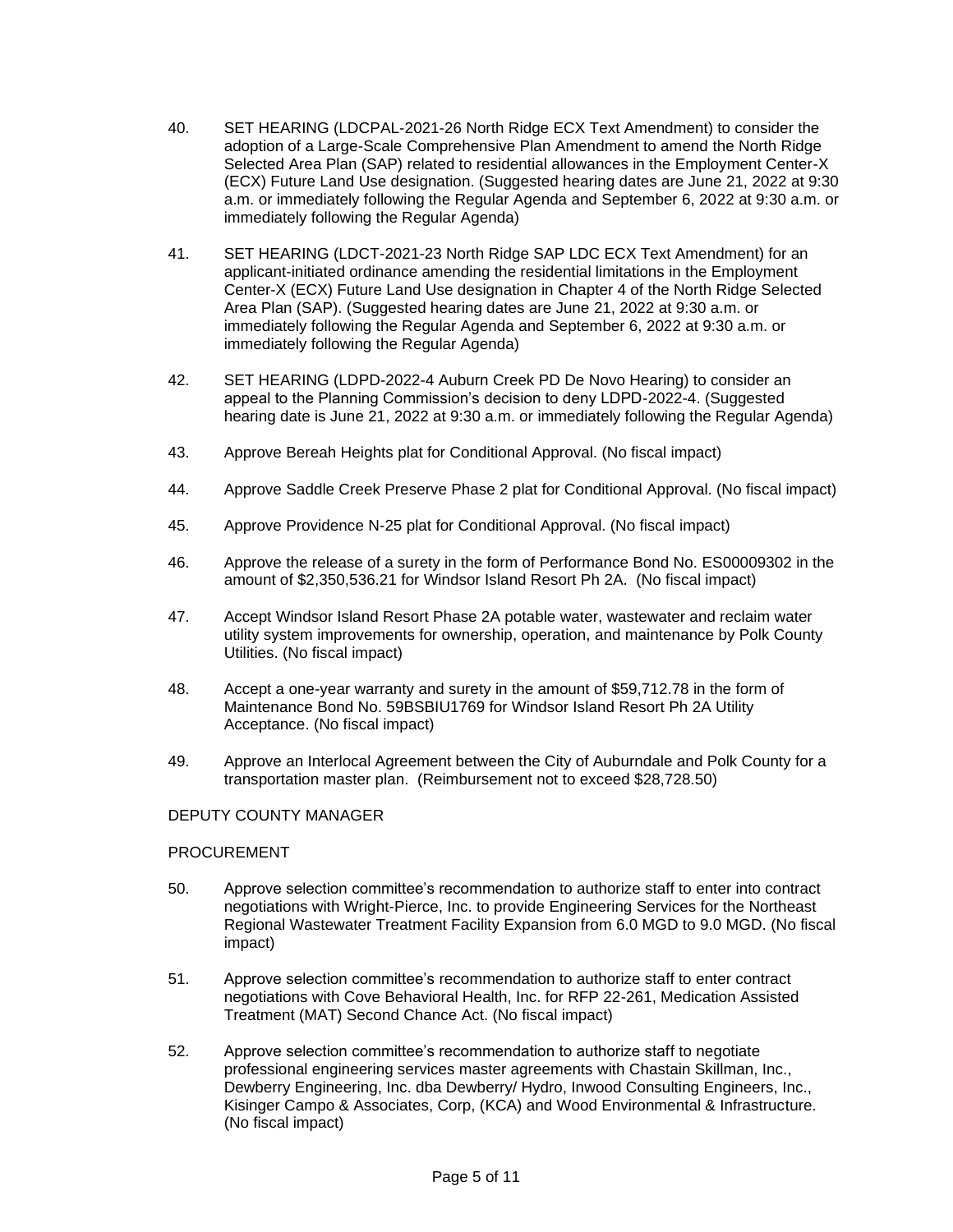- 53. Approve selection committee's recommendation to authorize staff to enter into contract negotiations with Ultimate Fitness Center, Inc. for operating the Polk County Fitness Center. (No fiscal impact)
- 54. Approve selection committee's recommendation to authorize staff to negotiate professional engineering services agreements with AECOM Technical Services Inc., AIM Engineering & Surveying, Inc., Burgess & Niple, Inc., CONSOR Engineers, LLC, Dewberry Engineers Inc. d/b/a Dewberry/Hydro, DRMP, Inc., HDR Engineering, Inc., HNTB Corporation, Jacobs Engineering Group, Inc., Kimley-Horn and Associates, Inc., Kissinger Campo & Associates (KCA), Mott MacDonald Florida, LLC, NV5, Inc., Patel, Greene, and Associates, LLC, Rummel, Klepper, & Kahl, LLP (Rk&K), Wood Environment & Infrastructure Solutions, Inc., WSP USA, Inc. (No fiscal impact)
- 55. Approve a Grazing Lease Agreement with Grape Hammock Fish Camp, Inc. (\$2,670 annual revenue)
- 56. Approve an agreement with Kisinger Campo & Associates, Corp. to provide professional engineering services for the Palmer Road drainage project. (\$130,050.76 one-time expense)
- 57. Approve an agreement with Kisinger Campo & Associates, Corp. to provide professional engineering services for the Driftwood Drive drainage improvement project. (\$200,019.64 one-time expense)
- 58. Approve Piggyback Agreement with Envirowaste Services Group, Inc. for wastewater pumping and disposal services. (\$500,000 estimated recurring annual expense)
- 59. Approve an agreement with Kisinger, Campo, & Associates (KCA) to provide professional engineering services for the Small Scale Surface Water Enhance/ Treatment Stormwater Infrastructure Improvement project. (\$264,730.44 one-time expense)
- 60. Approve an agreement with Inwood Consulting Engineers, Inc. to provide professional engineering services for the Lena Run Stormwater Infrastructure Improvement project. (\$294,170.17 one-time expense)
- 61. Approve an agreement with Wood Environment & Infrastructure Solutions, Inc. to provide professional engineering services for the Lake Lulu stormwater infrastructure improvement project. (\$465,835.50 one-time expense)
- 62. Approve an agreement with Dewberry Engineers, Inc. dba Dewberry/Hydro to provide professional engineering services for the Peace Creek Canal stormwater infrastructure improvement project. (\$3,387,465.12 one-time expense)

## COMMUNICATIONS

- 63. Proclaim June 2022 as Vitiligo Awareness Month.
- 64. Proclaim June 2022 as LGBTQ+ Pride Month.

#### COOPERATIVE EXTENSION SERVICES

#### HEALTH & HUMAN SERVICES

65. Approve Subcontract Amendment Five between the Ounce of Prevention Fund of Florida and Polk County, for the provision of Healthy Families Polk Services for Fiscal Year 2021-2022. (No fiscal impact)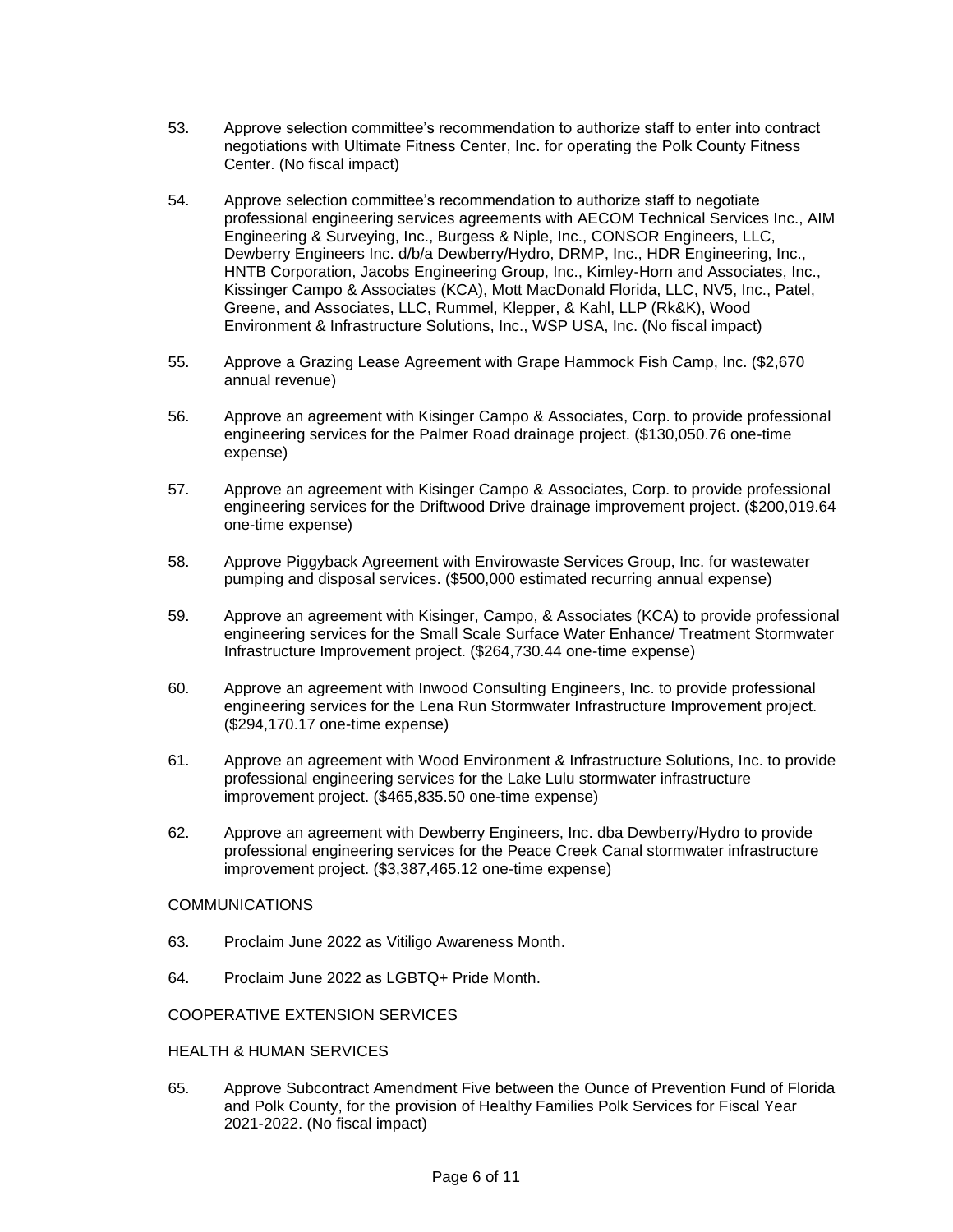EQUITY & HUMAN RESOURCES

INFORMATION TECHNOLOGY

CODE ENFORCEMENT

COUNTY PROBATION

RISK MANAGEMENT

INDIGENT HEALTH CARE

DEPUTY COUNTY MANAGER

FACILITIES MANAGEMENT

FLEET MANAGEMENT

PARKS & NATURAL RESOURCES

66. Approve an Agreement with the Florida Division of Emergency Management (FDEM), to implement a federally funded hazardous fuels reduction project and a budget transfer from the Special Revenue Grant Reserves. (\$74,442 one-time revenue; \$24,814 County match)

FIRE RESCUE

EMERGENCY MANAGEMENT

#### REAL ESTATE SERVICES

- 67. Accept Quit Claim Deed from the Southwest Florida Management District for additional right-of-way in conjunction with the Thornhill Road Bridge Replacement Project. (No fiscal impact)
- 68. Accept Quit Claim Deed for property being donated for conservation preservation, Hogle Trust Parcel. (No fiscal impact)
- 69. Approve Agreement for Transfer of Public Road between the City of Lake Wales and Polk County for a portion of Tangelo Street and authorize a County Deed for the right-ofway associated therewith. (No fiscal impact)
- 70. Approve Land Purchase Agreements in conjunction with the purchase of conservation preservation properties located in the Lake Wales Ridge Ecosystem Project - Crooked Lake West Area, Sherrer, Holcomb Estate, and Manning Parcels. (\$9,200 one-time expense)

## ROADS & DRAINAGE

71. Approve amendment to the Traffic Signal Maintenance and Compensation Agreement with the Florida Department of Transportation (FDOT) to include updated Exhibit "A" for FY 2022/2023 and adopt a resolution authorizing the Chairman to execute the amendment on behalf of the Polk County Board of County Commissioners. (\$781,806 one-time revenue/no match required)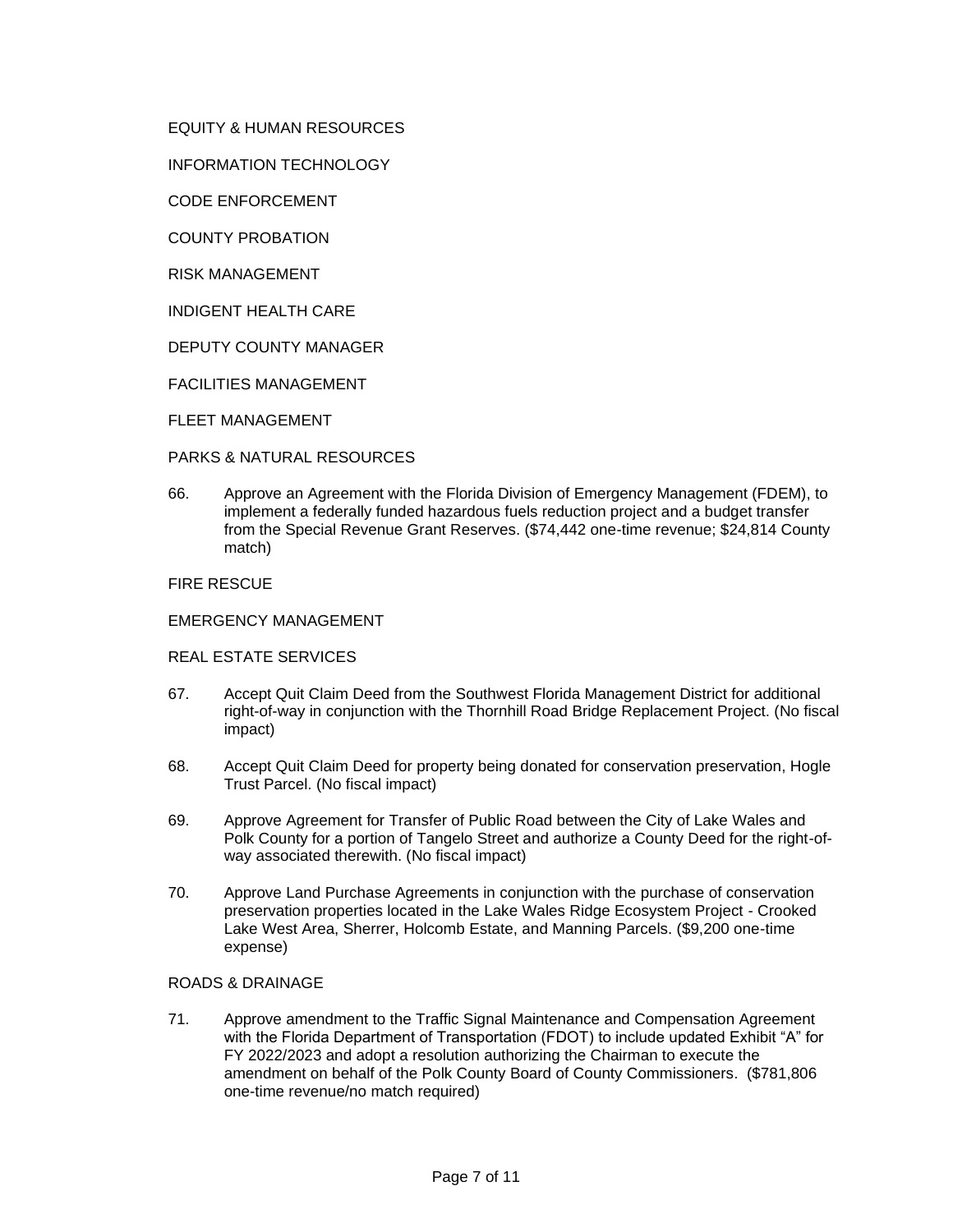- 72. Approve Amendment to the State Highway Lighting, Maintenance, and Compensation Agreement with the Florida Department of Transportation (FDOT) to Include Updated Exhibit "A" for FY 2022/2023 and Adopt a Resolution Authorizing the Chairman to Execute the Amendment on Behalf of the Polk County Board of County Commissioners (\$489,016.32 one-time revenue/no match required)
- 73. Adopt a Resolution setting speed limits on Rock Ridge Road, near Lakeland. (\$522.07 one-time expense)
- 74. Adopt a Resolution setting speed limits on Ibis Drive, Lark Crest Drive and Muscovy Drive within the Cayden Reserve Subdivision, near Lakeland. (\$357.02 one-time expense)

UTILITIES

WASTE & RECYCLING

- 75. Approve renewal of the FY2021-22 Non-Exclusive Commercial Franchise with Roggen Enterprises.
- 76. Approve renewal of the FY2021-22 Non-Exclusive Commercial Franchise with Webb's Can-It.

ELECTED OFFICIAL AND OTHER GOVERNMENTAL AGENCY

COURT RELATED

POLK COUNTY PROPERTY APPRAISER

POLK COUNTY SHERIFF

POLK COUNTY SUPERVISOR OF ELECTIONS

POLK COUNTY TAX COLLECTOR

SUPERINTENDENT OF POLK COUNTY SCHOOLS

WORKFORCE DEVELOPMENT BOARD

COUNTY ATTORNEY

- 77. SET HEARING to consider adoption of an ordinance calling a bond referendum on November 8, 2022, relating to the issuance of bonds or indebtedness in an aggregate principle amount not to exceed \$75,000,000 related to the acquisition, preservation, protection, management, operation and restoration of environmental lands, water resources and important fish and wildlife habitat payable from ad valorem tax not to exceed 0.2mill to be levied for a period not in excess of 20 years. (Suggested hearing date is July 5, 2022 at 9:30 a.m. or immediately following the Regular Agenda)
- 78. SET HEARING to consider adoption of an ordinance calling a referendum on November 8, 2022, for proposed amendment to the Polk County Charter for expense reduction regarding the Charter Review Commission. (Suggested hearing date is July 5, 2022 at 9:30 a.m. or immediately following the Regular Agenda)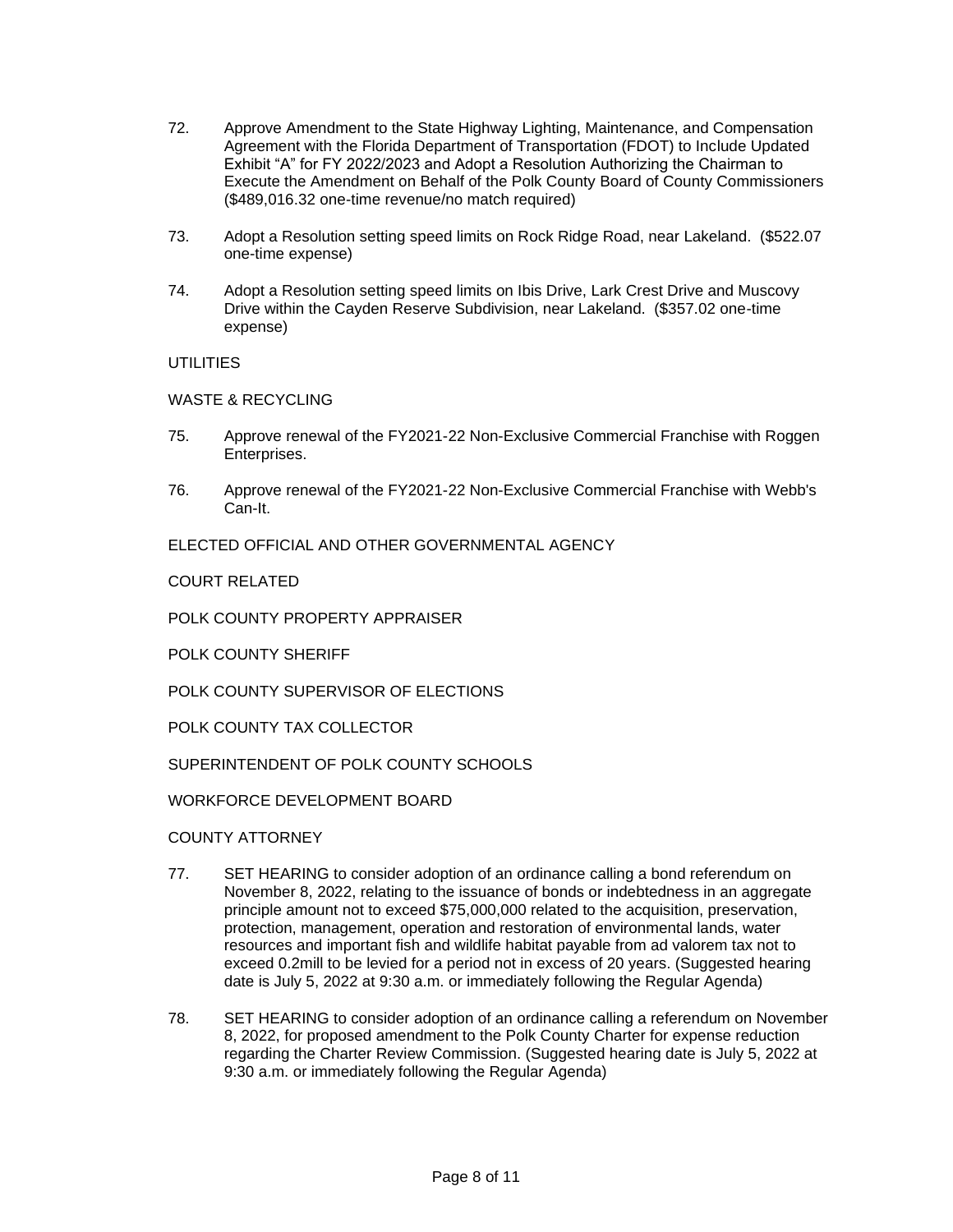- 79. SET HEARING to consider adoption of an ordinance amending Polk County Ordinance 2021-054, the Southwest Inwood Street Lighting MSBU Ordinance to correct a scrivener's error. (Suggested hearing date is June 21, 2022 at 9:30 a.m. or immediately following the Regular Agenda)
- 80. SET HEARING to consider adoption of an ordinance amending Ordinance 2021-012, the Economic Development Ad Valorem Tax Exemption for Coca-Cola Beverages Florida, LLC. (Suggested hearing date is June 21, 2022 at 9:30 a.m. or immediately following the Regular Agenda)
- 81. Authorize the County Attorney's Office or outside counsel to stipulate to a final judgment for parcels 103, 711 and 803 in the case of Polk County v. TLG Championsgate, LLC, et al (2021CA-002701-0103-00), an eminent domain lawsuit filed to acquire needed rightsof-way for the Lake Wilson Road project. (\$149,795 one time expense)
- 82. Adopt Resolution approving Declarations Extending State of Local Emergency 22-01 (2022 Residential Waste Collection Emergency). (No fiscal impact)
- 83. Approve a Release of Lien related to an Affordable Housing Impact Fee Waiver for Justin Nichole Wood. (No fiscal impact)

# **ANNOUNCEMENTS**

All of the below scheduled meetings constitute public meetings at which two or more County Commissioners or Planning Commissioners may appear to discuss issues that may come before the Board of County Commissioners.

- Tuesday, June 7, 2022 6:00 p.m. Sidewalk Advisory Committee will meet in the Multi-Purpose Room, Room 413.
- Wednesday, June 8, 2022 8:30 a.m. Lakeland Area Mass Transit District Board Meeting will be held at 1212 George Jenkins Boulevard, Hollingsworth Room, Lakeland.
- Wednesday, June 8, 2022 3:00 p.m. Central Florida Development Council Board Meeting will be held at Florida Polytechnic University Applied Research Center, 4700 Research Way, Lakeland.
- Thursday, June 9, 2022 8:30 a.m. Development Review Committee will meet in the Planning and Development Conference Room, Second Floor, County Administration Building.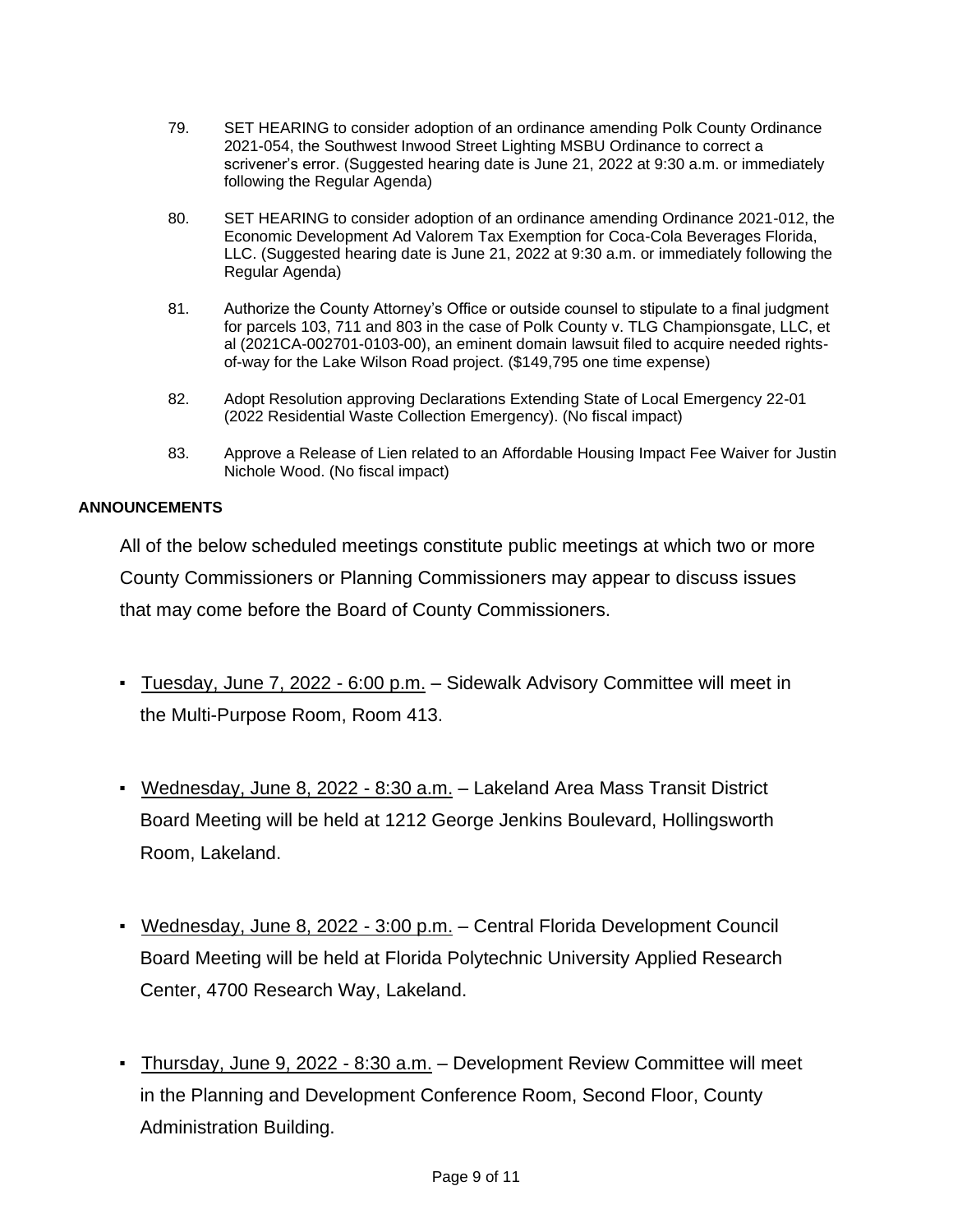- **Thursday, June 9, 2022 9:00 a.m.** Transportation Planning Organization Meeting will be held in the County Commission Boardroom.
- **Thursday, June 9, 2022 5:30 p.m.** Contractor Licensing Board will meet in the County Commission Boardroom.
- Friday, June 10, 2022 11:30 a.m. Joint Meeting of the Sun Coast Transportation Planning Alliance and Central Florida MPO Alliance will be held at the Lake Eva Event Center, 799 Johns Avenue, Haines City.
- Monday, June 13, 2022 6:00 p.m. Eloise Community Redevelopment Agency (CRA) Advisory Committee will meet at the Johnny and Freda Brooks Resource Center, 710 Snively Avenue, Eloise.
- Wednesday, June 15, 2022 9:00 a.m. Appellate Special Magistrate of the Code Enforcement Unit will meet in the County Commission Boardroom.
- Thursday, June 16, 2022 8:00 a.m. Tourist Development Council Board Retreat will be held at the Sun 'n Fun Campus Conference Room, 4075 James C. Ray Dr., Lakeland.
- **EXECT AT A THURSH 15, 2022 8:30 a.m. Development Review Committee will meet** in the Planning and Development Conference Room, Second Floor, County Administration Building.
- **Thursday, June 16, 2022 9:00 a.m.** Special Magistrate of the Code Enforcement Unit will meet in the County Commission Boardroom.
- Friday, June 17, 2022 8:30 a.m. Citizens Healthcare Oversight Committee